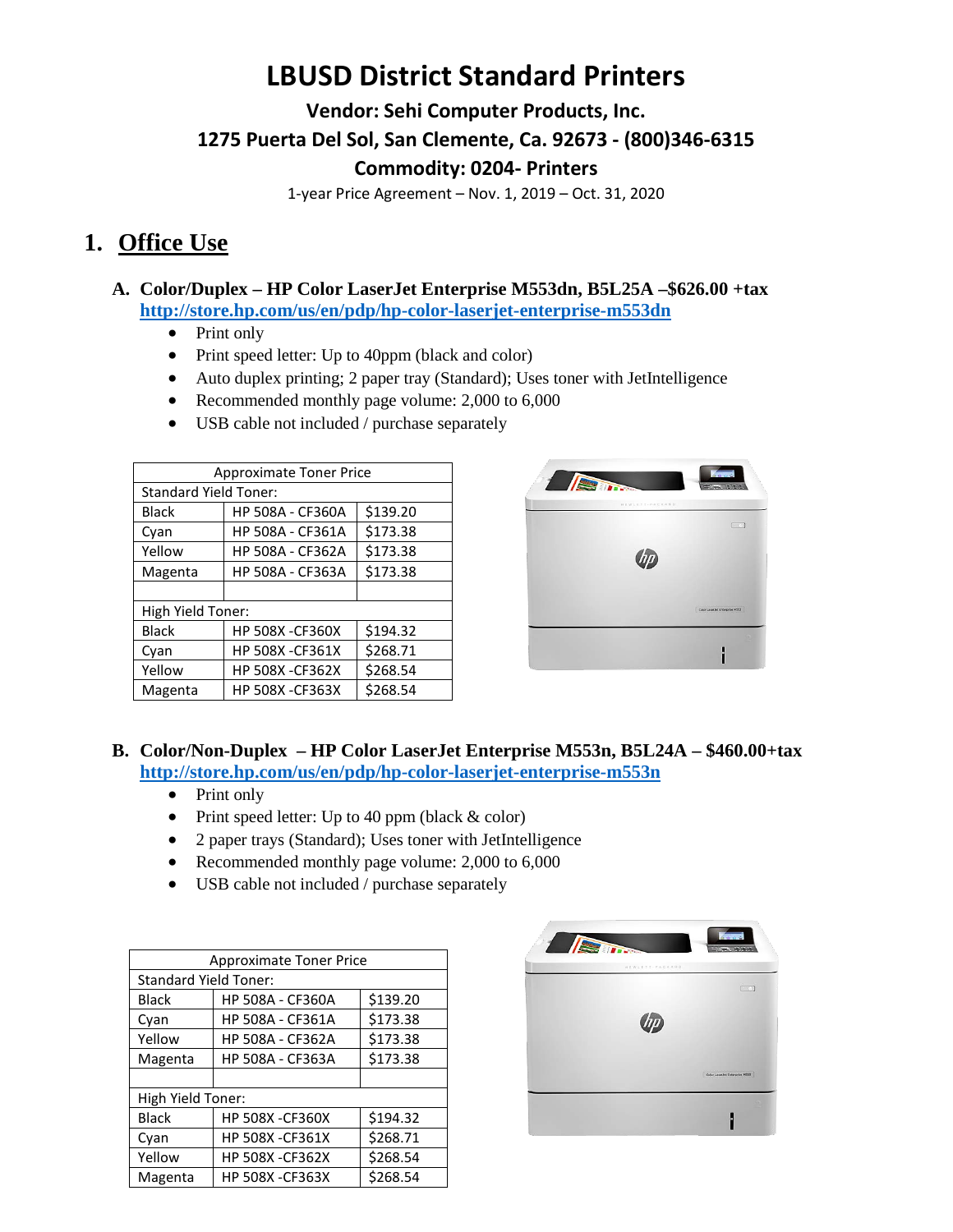# **Office Use Cont'd**

#### **C. Black/Duplex – HP LaserJet Enterprise M607dn, K0Q15A - \$821.00+tax <http://store.hp.com/us/en/pdp/hp-laserjet-enterprise-m607dn>**

- Print only
- Print speed letter: Up to 55 ppm (black)
- Auto duplex printing: 2 paper trays (Standard)
- Recommended monthly page volume: 5,000 to 20,000
- USB cable not included / purchase separately

| <b>Approximate Toner Price</b>              |  |  |  |
|---------------------------------------------|--|--|--|
| <b>Standard Yield Toner:</b>                |  |  |  |
| \$189.99<br><b>HP 37A - CF237A</b><br>Black |  |  |  |
|                                             |  |  |  |



### **D. Black/Non-Duplex HP LaserJet Enterprise M607n (K0Q14A) - \$600.00+tax <http://store.hp.com/us/en/pdp/hp-laserjet-enterprise-m607n>**

- Print Only
- Print speed Letter: Up to 55ppm (Black)
- 2 paper trays (Standard)
- Recommended monthly page volume: 5,000 to 20,000
- USB cable not included / purchase separately

| <b>Approximate Toner Price</b>                |  |  |
|-----------------------------------------------|--|--|
| <b>Standard Yield Toner:</b>                  |  |  |
| $HP$ 37A – CF237A<br>\$189.99<br><b>Black</b> |  |  |
|                                               |  |  |



# **2. Classroom Use / Computer Lab Use**

## **A. Black/Duplex – HP LaserJet Pro M404dn, (W1A53A) - \$159.00+tax <https://store.hp.com/us/en/pdp/hp-laserjet-pro-m404dn>**

- Print Only
- Print speed letter: Up to 40ppm (black)
- Auto duplex printing: 2 paper trays (standard)
- Recommended monthly page volume: 750 to 4,000
- USB cable not included / purchase separately

| <b>Approximate Toner Price</b> |                               |          |
|--------------------------------|-------------------------------|----------|
| <b>Standard Yield Toner:</b>   |                               |          |
| <b>Black</b>                   | \$145.99<br>$HP$ 58A – CF258A |          |
|                                |                               |          |
| High Yield Toner               |                               |          |
| <b>Black</b>                   | $HP$ 58X – CF258X             | \$221.89 |

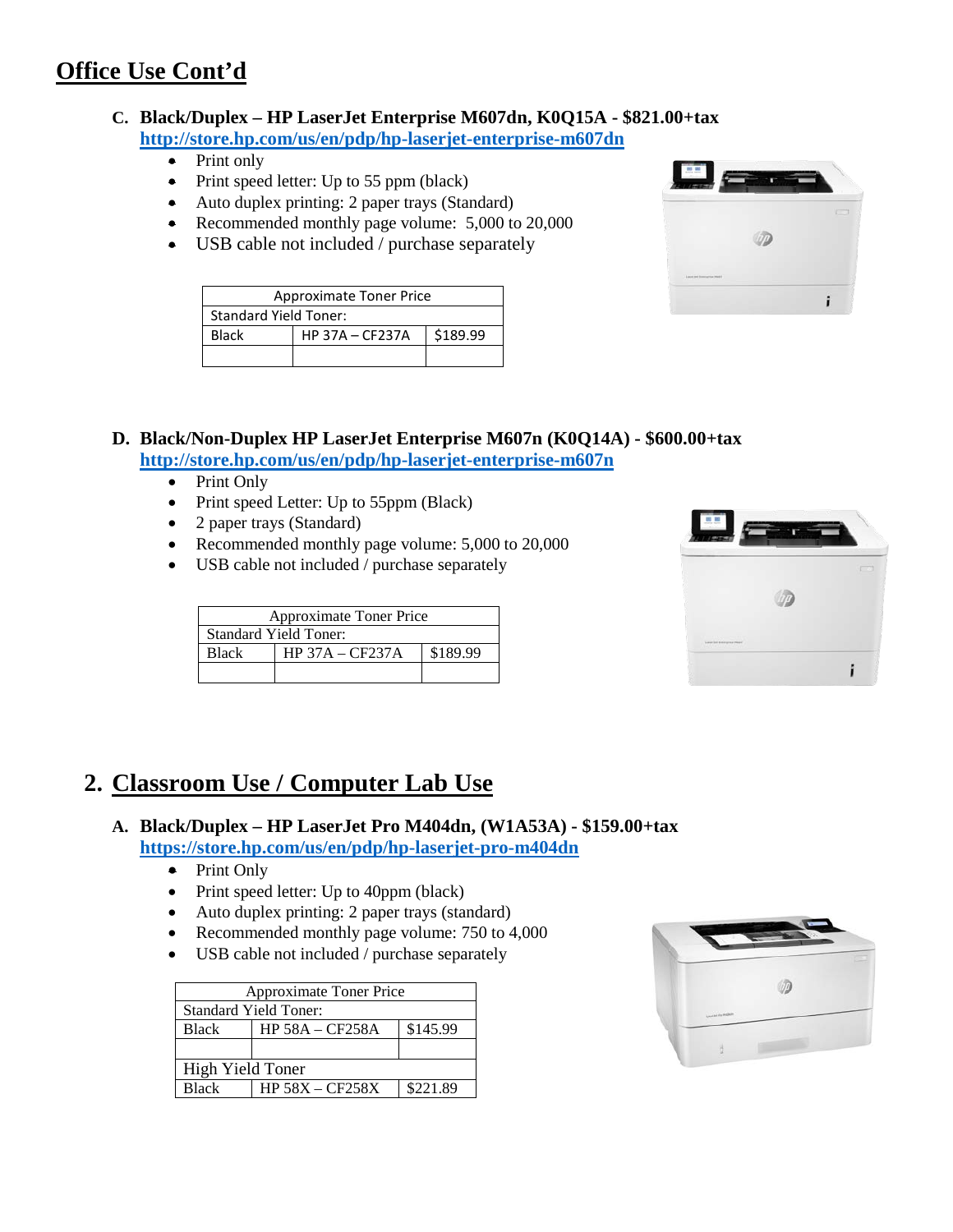# **Classroom Use / Computer Lab Use Cont'd**

- **B. Black/Non-Duplex – HP LaserJet Pro M404n, (W1A52A) - \$146.00+tax <https://store.hp.com/us/en/pdp/hp-laserjet-pro-m404n>**
	- Print only
	- Print speed letter: Up to 40 ppm (black)
	- 2 paper trays (standard)
	- Recommended monthly page volume: 750 to 4,000
	- USB cable not included / purchase separately

| <b>Approximate Toner Price</b> |                               |          |
|--------------------------------|-------------------------------|----------|
| <b>Standard Yield Toner:</b>   |                               |          |
| <b>Black</b>                   | \$145.99<br>$HP$ 58A – CF258A |          |
|                                |                               |          |
| High Yield Toner               |                               |          |
| <b>Black</b>                   | $HP$ 58X – CF258X             | \$221.89 |



#### **C. Black/Duplex -HP LaserJet Pro M203dw, (G3Q47A) \$115.00+tax <http://store.hp.com/us/en/pdp/hp-laserjet-pro-m203dw-printer>**

**(Recommended by TISB as Personal Printer for Teachers)**

- 
- Print only
- Print speed letter: up to 30 ppm (black)
- Auto duplex printing: 250-sheet input tray, Wi-Fi Direct
- Recommended monthly page volume: 250 to 2500
- USB cable included

| Toner available through stock |        |         |
|-------------------------------|--------|---------|
| Stock#                        | Toner# | Price:  |
| S298805                       | CF230A | \$31.99 |



#### **D. Color/Duplex – HP Color LaserJet Pro M454dn, (W1Y44A) - \$280.00+tax**

**https://store.hp.com/us/en/pdp/hp-color-laserjet-pro-m454dn**

- Print only
- Print speed letter; Up to 28ppm (black and color)
- Auto duplex printing; 2 paper trays (standard)
- Recommended monthly page volume: 750 to 4,000
- USB cable not included / purchase separately

| <b>Approximate Toner Price</b> |                   |          |
|--------------------------------|-------------------|----------|
| <b>Standard Yield Toner:</b>   |                   |          |
| <b>Black</b>                   | HP 414A - W2020A  | \$117.99 |
| Cyan                           | HP 414A - W2021A  | \$152.99 |
| Yellow                         | HP 414A - W2022A  | \$152.99 |
| Magenta                        | HP 414A - W2023A  | \$152.99 |
|                                |                   |          |
| High Yield Toner:              |                   |          |
| <b>Black</b>                   | HP 414X - W2020XC | \$224.99 |
| Cyan                           | HP 414X - W2021XC | \$307.99 |
| Yellow                         | HP 414X - W2022XC | \$307.99 |
| Magenta                        | HP 414X - W2023XC | \$307.99 |

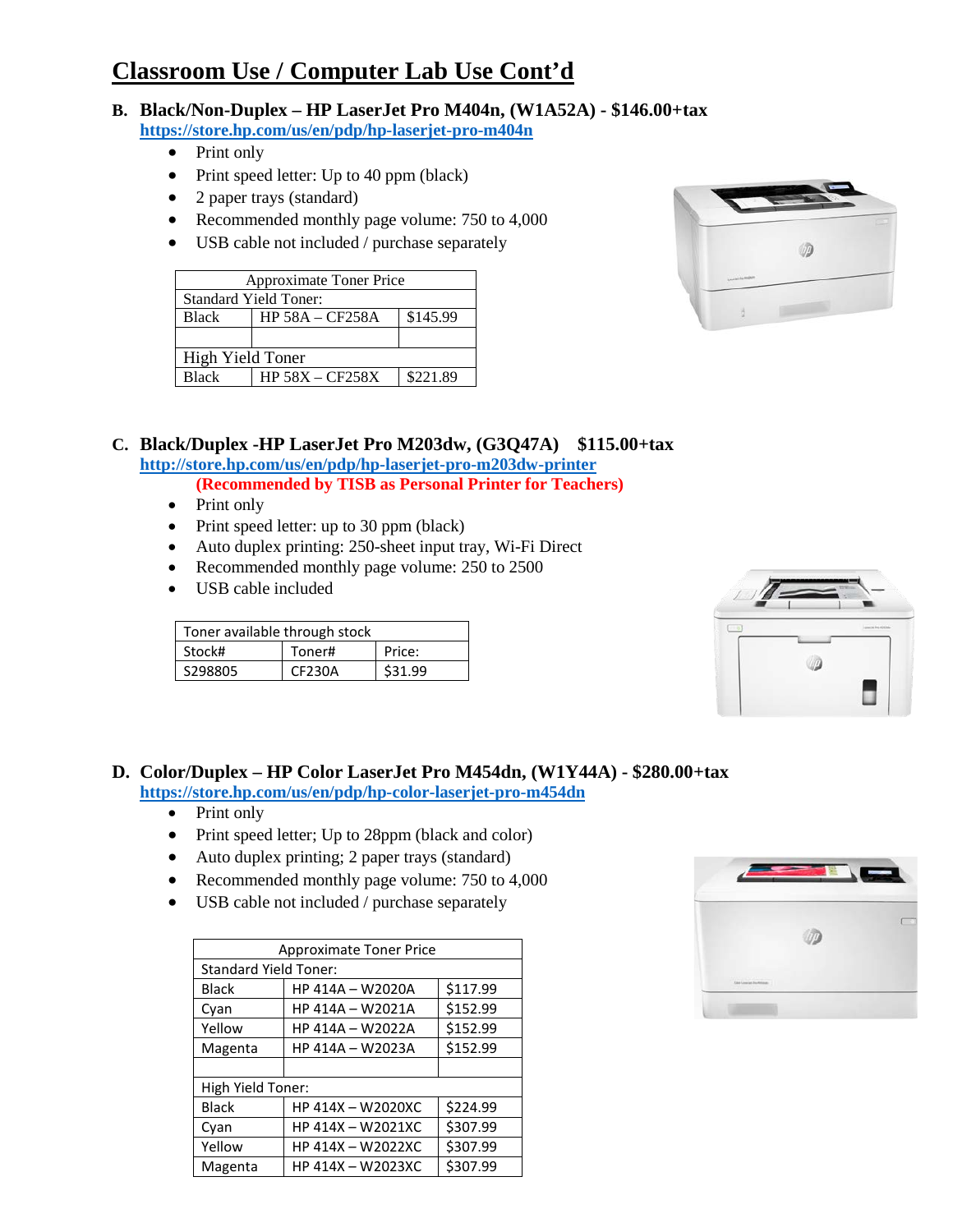### **E. Color / HP Color LaserJet Pro M454dw, (W1Y45A) - \$312.00+tax <https://store.hp.com/us/en/pdp/hp-color-laserjet-pro-m454dw>**

- Print only built in Dual-Band Wi-Fi
- Print speed letter: Up to 28 ppm (black and color)
- Auto duplex printing; 2 paper trays (Standard)
- Recommended monthly page volume: 750 to 4,000
- USB cable included

| <b>Approximate Toner Price</b> |                   |          |
|--------------------------------|-------------------|----------|
| <b>Standard Yield Toner:</b>   |                   |          |
| Black                          | HP 414A - W2020A  | \$117.99 |
| Cyan                           | HP 414A - W2021A  | \$152.99 |
| Yellow                         | HP 414A - W2022A  | \$152.99 |
| Magenta                        | HP 414A - W2023A  | \$152.99 |
|                                |                   |          |
| High Yield Toner:              |                   |          |
| <b>Black</b>                   | HP 414X - W2020XC | \$224.99 |
| Cyan                           | HP 414X - W2021XC | \$307.99 |
| Yellow                         | HP 414X - W2022XC | \$307.99 |
| Magenta                        | HP 414X - W2023XC | \$307.99 |



## **3. Multifunction Printers**

### **A. Color / HP Color LaserJet Pro MFP M281fdw, (T6B82A) - \$300.00+tax <http://store.hp.com/us/en/pdp/hp-color-laserjet-pro-mfp-m281fdw>**

- Print, copy, scan, fax, wireless
- Print speed letter: Up to 22 ppm (black and color)
- Scan to email; Auto duplex printing; 250 sheet paper tray;
- Recommended monthly page volume: 150 to 2,500
- USB cable included

| <b>Approximate Toner Price</b> |                         |         |
|--------------------------------|-------------------------|---------|
| <b>Standard Yield Toner:</b>   |                         |         |
| <b>Black</b>                   | <b>HP 202A - CF500A</b> | \$55.16 |
| Cyan                           | <b>HP 202A - CF501A</b> | \$65.36 |
| Yellow                         | <b>HP 202A - CF502A</b> | \$65.36 |
| Magenta                        | <b>HP 202A - CF503A</b> | \$65.36 |
|                                |                         |         |
| <b>High Yield Toners</b>       |                         |         |
| <b>Black</b>                   | <b>HP 202X - CF500X</b> | \$82.36 |
| Cyan                           | <b>HP 202X - CF501X</b> | \$87.46 |
| Yellow                         | <b>HP 202X - CF502X</b> | \$87.46 |
| Magenta                        | HP 202X - CF503X        | \$87.46 |

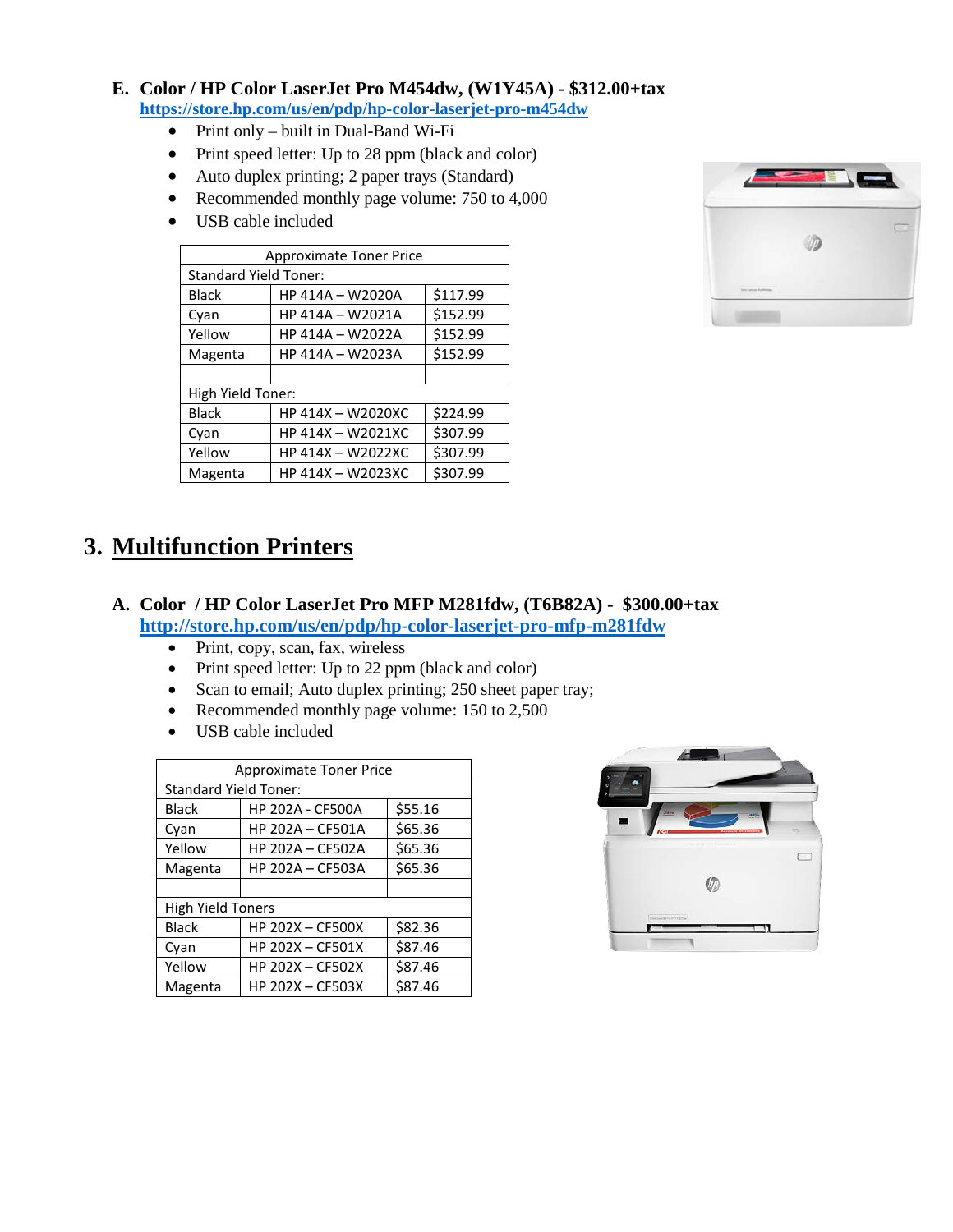# **Multifunction Printers Cont'd**

#### **B. Black / HP LaserJet Pro MFP M428fdw (W1A30A) - \$358.00+tax https://store.hp.com/us/en/pdp/hp-laserjet-pro-mfp-m428fdw**

- Print, copy, scan, fax, Dual-band Wi-Fi
- Print speed letter: Up to 40 ppm (black)
- Auto duplex printing; Scan to features; 50-sheet ADF; 2 paper trays (standard)
- Recommended monthly page volume: 750 to 4,000
- USB cable included

| <b>Approximate Toner Price</b> |                               |          |  |
|--------------------------------|-------------------------------|----------|--|
| <b>Standard Yield Toner:</b>   |                               |          |  |
| <b>Black</b>                   | \$145.99<br>$HP 58A - CF258A$ |          |  |
|                                |                               |          |  |
| High Yield Toner               |                               |          |  |
| <b>Black</b>                   | $HP$ 58X – CF258X             | \$221.89 |  |



# **4. Wide Format Printers**

- **A. Color/HP Color LaserJet Professional CP5225dn, (CE712A) - \$1,186.00 +tax <https://store.hp.com/us/en/pdp/hp-color-laserjet-professional-cp5225dn-printer>**
	- Print Only
	- Print speed letter: Up to 20 ppm (black and color)
	- Prints up to  $11X17$ "; Auto duplex printing; 2 paper trays(standard)
	- Recommended monthly page volume: 1500 to 5000
	- USB Cable not included

| <b>Approximate Toner Price</b> |                         |          |
|--------------------------------|-------------------------|----------|
| <b>Standard Yield Toner:</b>   |                         |          |
| <b>Black</b>                   | <b>HP 307A - CE740A</b> | \$168.89 |
| Cyan                           | HP 307A - CE741A        | \$296.89 |
| Yellow                         | <b>HP 307A - CE742A</b> | \$296.89 |
| Magenta                        | HP 307A - CE743A        | \$296.89 |
|                                |                         |          |



- **B. Color/HP Color LaserJet Professional CP5225n, (CE711A) - \$1,071.00 +tax <https://store.hp.com/us/en/pdp/hp-color-laserjet-professional-cp5225n-printer>**
	- Print Only
	- Print speed letter: Up to 20 ppm (black and color)
	- Prints up to 11X17"; 2 paper trays(standard)
	- Recommended monthly page volume: 1500 to 5000
	- USB Cable not included / purchase separately

| <b>Approximate Toner Price</b> |                         |          |
|--------------------------------|-------------------------|----------|
| <b>Standard Yield Toner:</b>   |                         |          |
| <b>Black</b>                   | <b>HP 307A - CE740A</b> | \$168.89 |
| Cyan                           | HP 307A - CE741A        | \$296.89 |
| Yellow                         | HP 307A - CE742A        | \$296.89 |
| Magenta                        | HP 307A - CE743A        | \$296.89 |

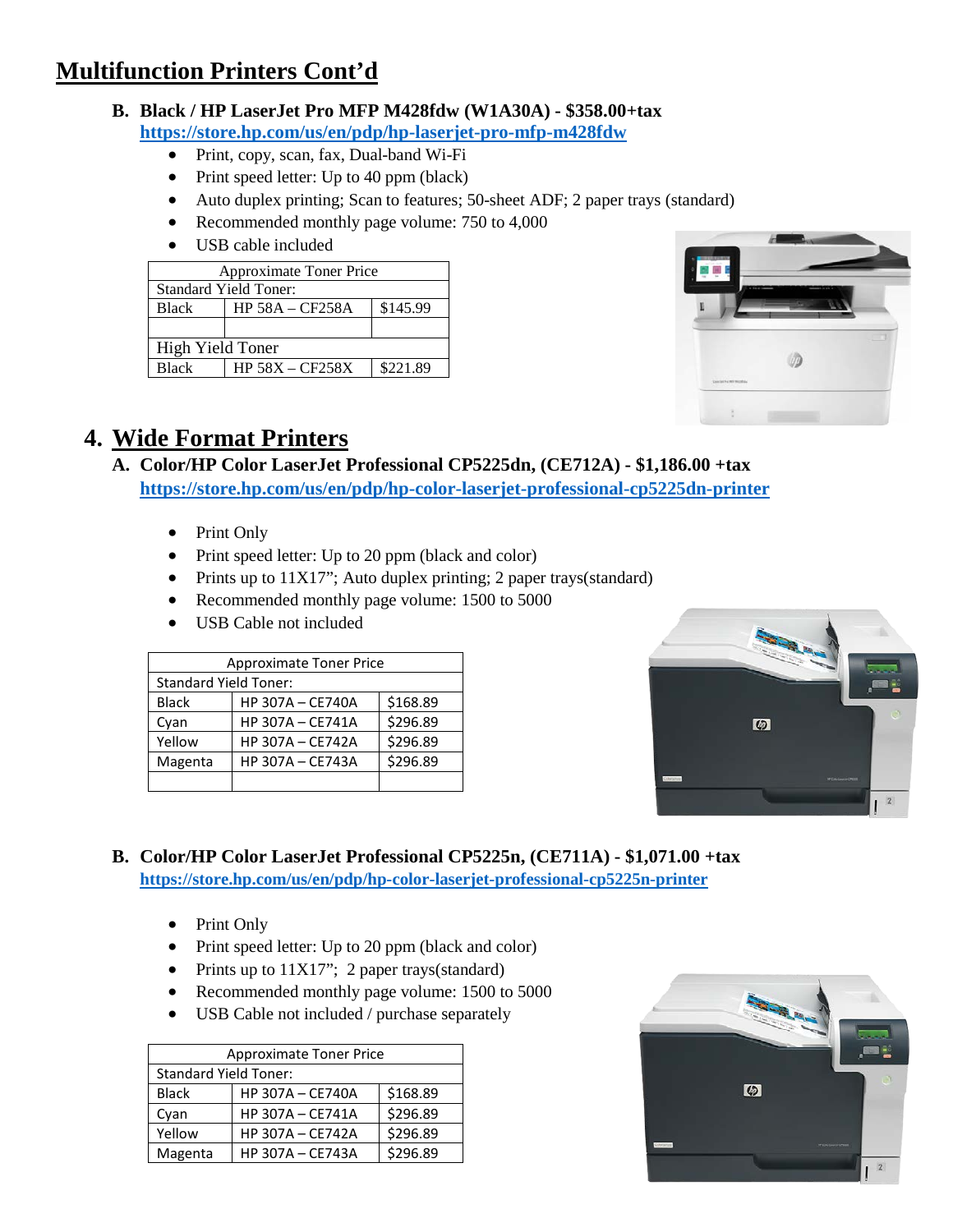- **C. Color/ HP OfficeJet Pro 7740 Wide Format All-in-One, (G5J38A), \$208.00 +tax <https://store.hp.com/us/en/pdp/hp-officejet-pro-7740-wide-format-all-in-one-printer>**
	- Print, copy, scan, fax
	- Print speed ISO: Up to 21 ppm (black); up to 17ppm (color)
	- Prints, scans, copies up to 11X17"; Fax up to 8.5X11",
	- 35-sheet ADF, Auto duplex
	- Recommended monthly page volume: 250 to 1500
	- USB Cable not included

| <b>Approximate Toner Price</b> |                        |         |
|--------------------------------|------------------------|---------|
| <b>Standard Yield Toner:</b>   |                        |         |
| <b>Black</b>                   | HP 952 - F6U15AN#140   | \$28.81 |
| Cyan                           | HP 952 - LOS49AN#140   | \$20.31 |
| Yellow                         | HP 952 - LOS55AN#140   | \$20.31 |
| Magenta                        | HP 952 - LOS52AN#140   | \$20.31 |
|                                |                        |         |
| <b>High Yield Toners</b>       |                        |         |
| <b>Black</b>                   | HP 952XL - F6U19AN#140 | \$39.86 |
| Cyan                           | HP 952XL - LOS61AN#140 | \$30.51 |
| Yellow                         | HP 952XL - LOS67AN#140 | \$30.51 |
| Magenta                        | HP 952XL - LOS64AN#140 | \$30.51 |



# **Discontinued Printers:**

HP LaserJet Pro MFP M426fdw– Replaced with HP LaserJet Pro MFP M428fdw

HP Color LaserJet Pro M452nw, (CF388A#BGJ) –Replaced with HP LaserJet M454dw

HP Color LaserJet Pro M452dn, (CF389A#BGJ) –Replaced with HP LaserJet M454dn

HP LaserJet Pro M402n, (C5F93A#BGJ) – Replaced with HP LaserJet M404n

| Toner available through Stock |        |         |
|-------------------------------|--------|---------|
| Stock#                        | Toner# | Price   |
| S298810                       | CF226X | \$46.23 |

HP LaserJet Pro M402dne, (C5J91A#BGJ) – Replaced with HP LaserJet M404n

| Toner available through Stock |        |         |
|-------------------------------|--------|---------|
| Stock#                        | Toner# | Price   |
| S298810                       | CF226X | \$46.23 |